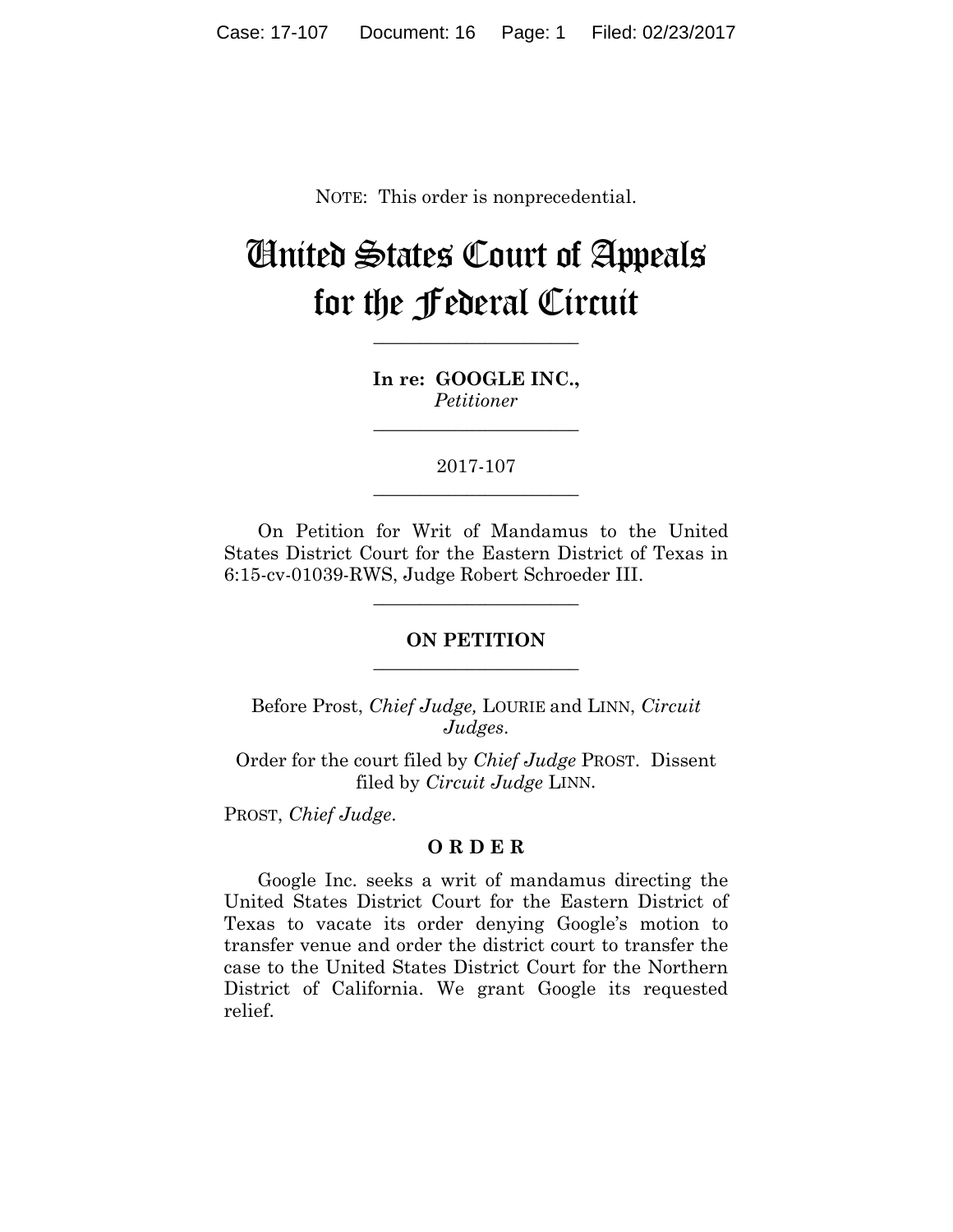I

This petition for writ of mandamus arises out of a patent infringement suit Eolas Technologies, Inc. brought against Google and various other defendants in the Eastern District of Texas involving U.S. Patent No. 9,195,507 ("'507 patent"). These parties have litigated over similar technology before. In particular, Eolas filed several suits against Google in the Eastern District of Texas over patents related to the '507 patent. Additionally, Google initiated a declaratory judgment action in the Northern District of California concerning other related Eolas patents. The district judge who presided over the previous Eastern District of Texas cases has since retired, and the parties agreed to a stipulated dismissal of the declaratory judgment action in the Northern District of California.

Regarding the present dispute, on the day it filed its patent infringement suit against Google, Eolas filed two related suits in the same district, accusing various Walmart and Amazon entities of infringement. App'x 1– 21, 30–35. The Walmart and Amazon entities, like Google, sought transfer to the Northern District of California under 28 U.S.C. § 1404(a) for convenience. App'x 7, 35*.*  With these motions, all defendants involved in the related Eolas suits sought to transfer to the Northern District of California. App'x 1–35. Although the parties filed all three motions within a week of one another, the district court denied Walmart's motion more than one month before deciding Google's, App'x 49, 1568, and Amazon's several weeks after, App'x 1583. Notably, a principle basis for denying Walmart's motion was the existence of copending litigation, even though this co-pending litigation was also subject to then-pending motions to transfer to the Northern District of California. App'x 1564–65.

Action on Google's motion came next. Weighing the relevant transfer factors, the district court concluded that the Northern District of California was not clearly a more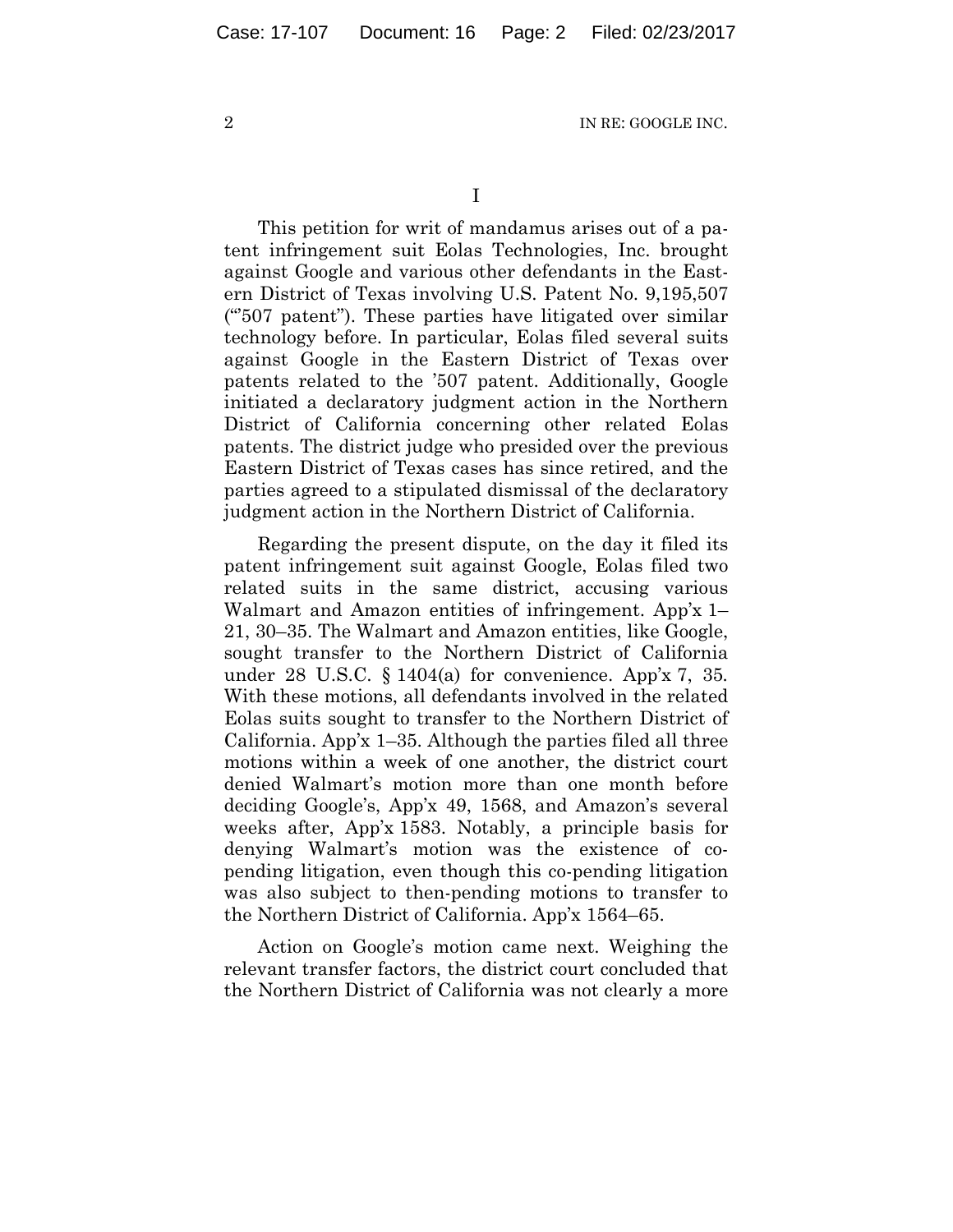convenient forum than the Eastern District of Texas. App'x 49.

### II

A writ of mandamus is available in extraordinary situations to correct a clear abuse of discretion or usurpation of judicial power. *In re Calmar, Inc.*, 854 F.2d 461, 464 (Fed. Cir. 1988). Applying the relevant regional circuit law that governs this dispute, *see Storage Tech. Corp. v. Cisco Sys., Inc.*, 329 F.3d 823, 836 (Fed. Cir. 2003), we may grant mandamus relief to correct a patently erroneous denial of transfer in appropriate circumstances, *In re Volkswagen of Am., Inc.*, 545 F.3d 304 (5th Cir. 2008) (en banc) ("*Volkswagen II*").

Under Fifth Circuit law, the district court must balance four private-interest factors and four public-interest factors to determine whether to transfer the case. *In re Volkswagen AG*, 371 F.3d 201, 203 (5th Cir. 2004). The private-interest factors include: (1) the relative ease of access to sources of proof; (2) the availability of compulsory process to secure the attendance of witnesses; (3) the cost of attendance for willing witnesses; and (4) all other practical problems that make trial of a case easy, expeditious and inexpensive. *Id*. (citation omitted). The publicinterest factors include: (1) the administrative difficulties flowing from court congestion; (2) the local interest in having localized interests decided at home; (3) the familiarity of the forum with the law that will govern the case; and (4) the avoidance of unnecessary problems of conflict of laws of the application of foreign law. *Id*. (citation omitted).

By denying Google's motion, the district court committed clear error for several reasons. First, when balancing the relevant transfer considerations, the district court erred by resolving the other practical considerations factor in Eolas's favor. Second, the court did not properly consider the locus of Google's personnel, operations, and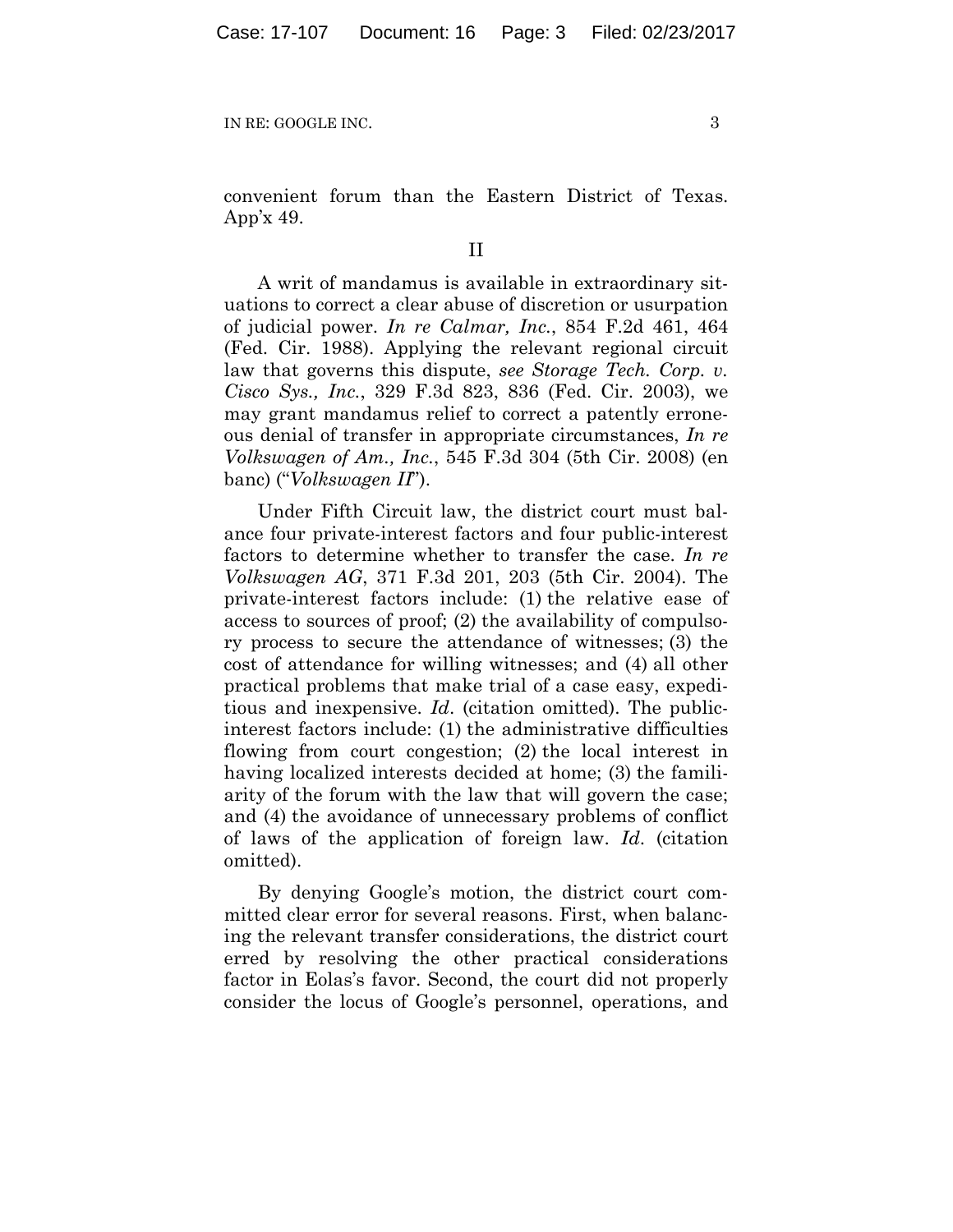evidence in the Northern District of California. We take each of these points of error in turn.

First, regarding the other practical considerations factor, the district court erred by resting on the two copending cases as the predominate reason for tipping the balance in Eolas's favor. App'x 45–47. Having previously denied Walmart's transfer motion principally on the basis of Google and Amazon's pending suits, the district court then proceeded to deny Google's transfer motion in large part because of Walmart and Amazon's pending litigation. *See* App'x 45–47, 49 (relying only on judicial economy to justify denial). Based on the district court's rationale, therefore, the mere co-pendency of related suits in a particular district would automatically tip the balance in non-movant's favor regardless of the existence of copending transfer motions and their underlying merits.[1](#page-3-0) This cannot be correct. *See, e.g., In re Toyota Motor Corp.*, 747 F.3d 1338, 1340–41 (Fed. Cir. 2014) (ordering transfer despite the presence of co-pending litigation in the transferor district). If it were, at best, the outcome of the transfer analysis could simply depend on the order in which the district court rules on each of the respective pending motions.[2](#page-3-1) At worst, it means that no matter what the order decided, all motions would be doomed to failure.

 $\overline{a}$ 

<span id="page-3-0"></span><sup>1</sup> This is precisely what the district court did here. Although the dissent is correct that the district court considered all factors, the district court found one factor weighed slightly in favor of transfer and the remaining six neutral. Having no basis other than judicial economy for denying transfer, the district court still ruled in Eolas's favor.

<span id="page-3-1"></span><sup>2</sup> For example, by ruling on a relatively strong motion first, judicial economy may favor transferring all copending suits. Conversely, by ruling on a weaker motion first, judicial economy may disfavor the transfer.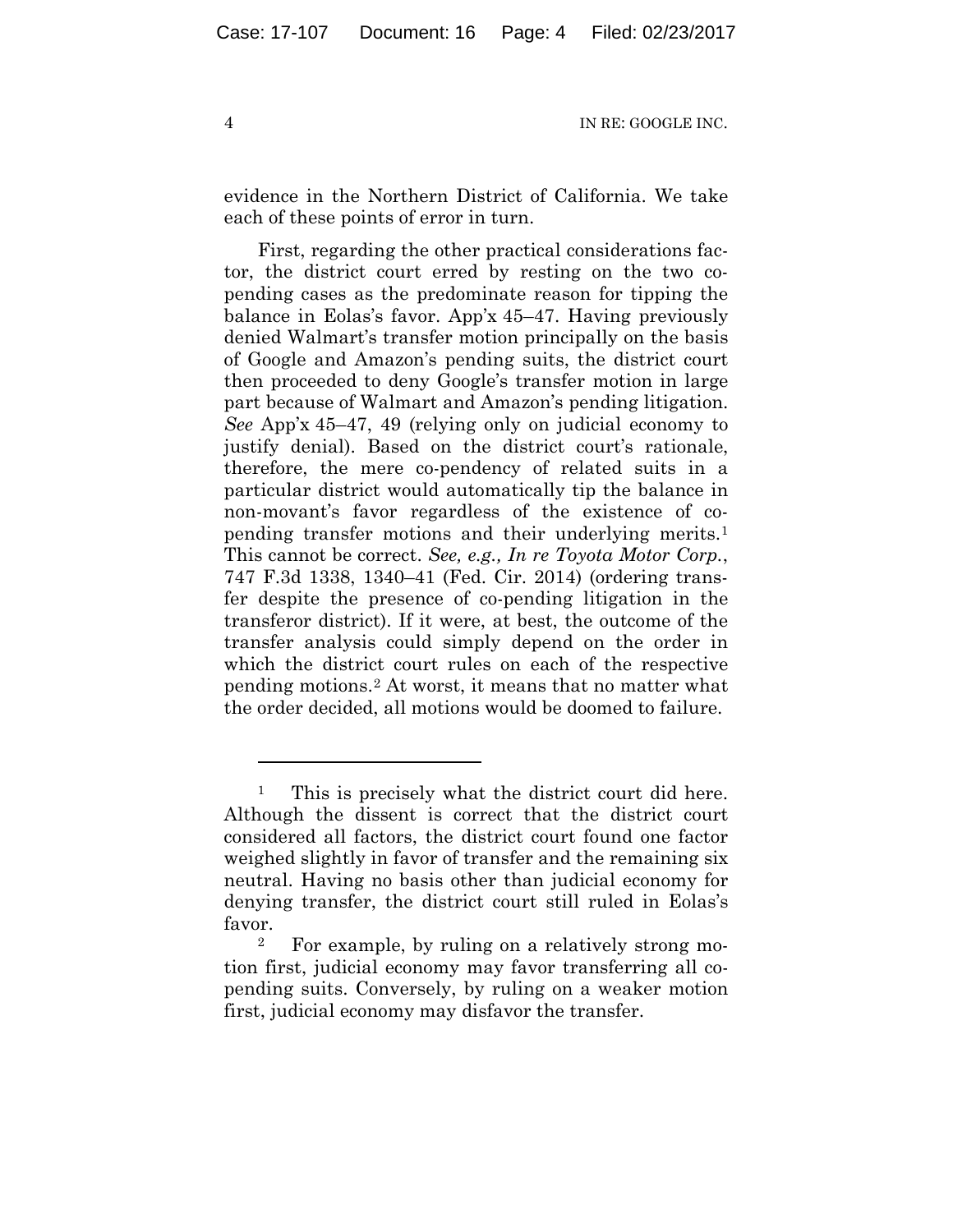That is not to say that judicial economy can never dominate the court's transfer analysis. As we have previously observed, it can play a significant role. *See In re Vistaprint Ltd.*, 628 F.3d 1342, 1347 (Fed. Cir. 2010). *Vistaprint* is distinguishable, however, because the remaining factors that were present there are not present here. *See, e.g.*, *id*. at 1346–47 (concluding that no defendant party was actually located in the transferee venue and the presence of the witnesses in that location was not "overwhelming"). Here, in contrast, Google has a strong presence in the transferee district. App'x 1368–69. The district court committed clear error by putting aside these considerations while allowing the co-pending litigation to dominate the analysis under these particular facts. *See Volkswagen II*, 545 F.3d at 314–15 (5th Cir. 2008) (cautioning that the plaintiff's choice of venue cannot be an inordinate factor in the court's analysis).

In addition to the co-pending cases, the district court concluded that it would benefit from the "institutional knowledge" gained through previous, related litigation in the Eastern District of Texas. App'x 45–47. But the presiding judge in those cases has since retired. The district court's basis for any purported gains to its institutional knowledge, therefore, is untenable. Notably, Eolas itself does not defend the district court's finding on this point. *See* Response Br. 31; *see also* Reply Br. 13–14. By relying on these cases, the district court committed clear error.

Second, the district court identified the "locations and sources of proof" factor as the only one weighing in Google's favor. *See* App'x 49 (finding the remaining six factors neutral). And it did so by only a "slight" margin. *Id*. Yet the evidence overwhelmingly supports a conclusion that this factor weighs strongly in Google's favor. For example, the vast majority of Google's employees—in particular those responsible for projects relating to the accused products—work and reside in the Northern District of California. *See, e.g.*, App'x 1368–69 (evidencing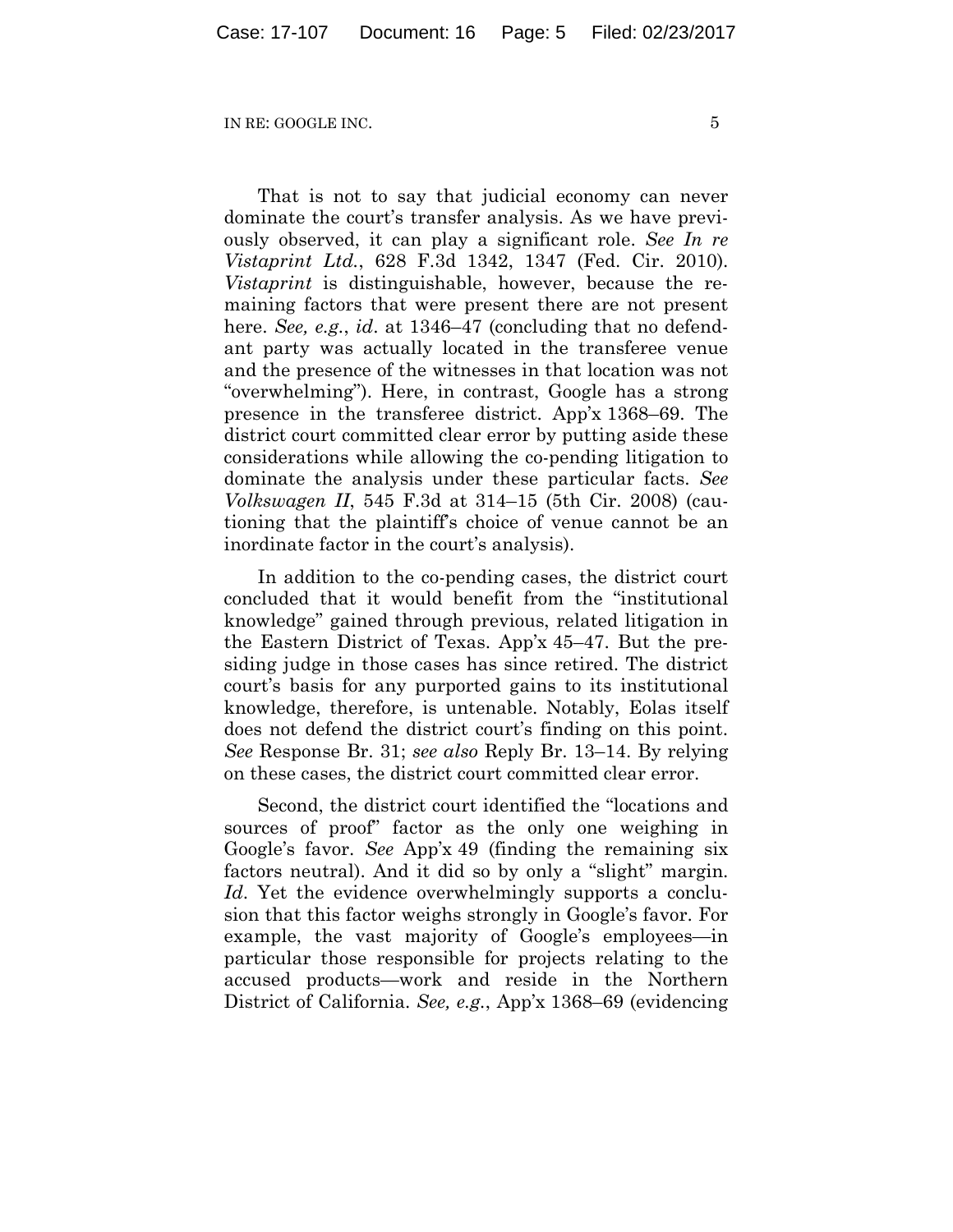the high concentration of relevant employees located in this district). In contrast, Eolas has a *single* employee currently residing in the Eastern District of Texas. App'x 817  $\parallel$  3. When fairly weighed against one another, this factor tips significantly in Google's favor. In addition to overemphasizing the extent to which Eolas has a presence in Texas, the district court did not properly accord this factor its appropriate weight under the law. *See In re Genentech, Inc.*, 566 F.3d 1338, 1343 (Fed. Cir. 2009) ("The convenience of the witnesses is probably the single most important factor in a transfer analysis." (quoting *Neil Bros. Ltd. v. World Wide Lines, Inc.*, 425 F. Supp. 2d 325, 329 (E.D.N.Y. 2006)). Had the district court properly weighed these considerations, it should have identified the Northern District of California as the clearly more convenient forum.[3](#page-5-0)

 $\overline{a}$ 

<span id="page-5-0"></span><sup>3</sup> Based on our conclusion here, we are circumspect of the district court's finding of neutrality for the "localized interests" factor as well. *See* App'x 49 (finding this factor neutral because "Google has some ties to the Northern District of California and Eolas has some ties to the Eastern District of Texas") (internal citations omitted). Given the relative strength of Google's ties to the Northern District of California juxtaposed with Eolas's ties to the Eastern District of Texas, it would appear that this factor weighs in Google's favor as well. *See In re Acer Am. Corp.*, 626 F.3d 1252, 1256 (Fed. Cir. 2010), as amended (Jan. 13, 2011) ("While the sale of an accused product offered nationwide does not give rise to a substantial interest in any single venue, if there are significant connections between a particular venue and the events that gave rise to a suit, [the local interest] factor should be weighed in that venue's favor.") (citation omitted).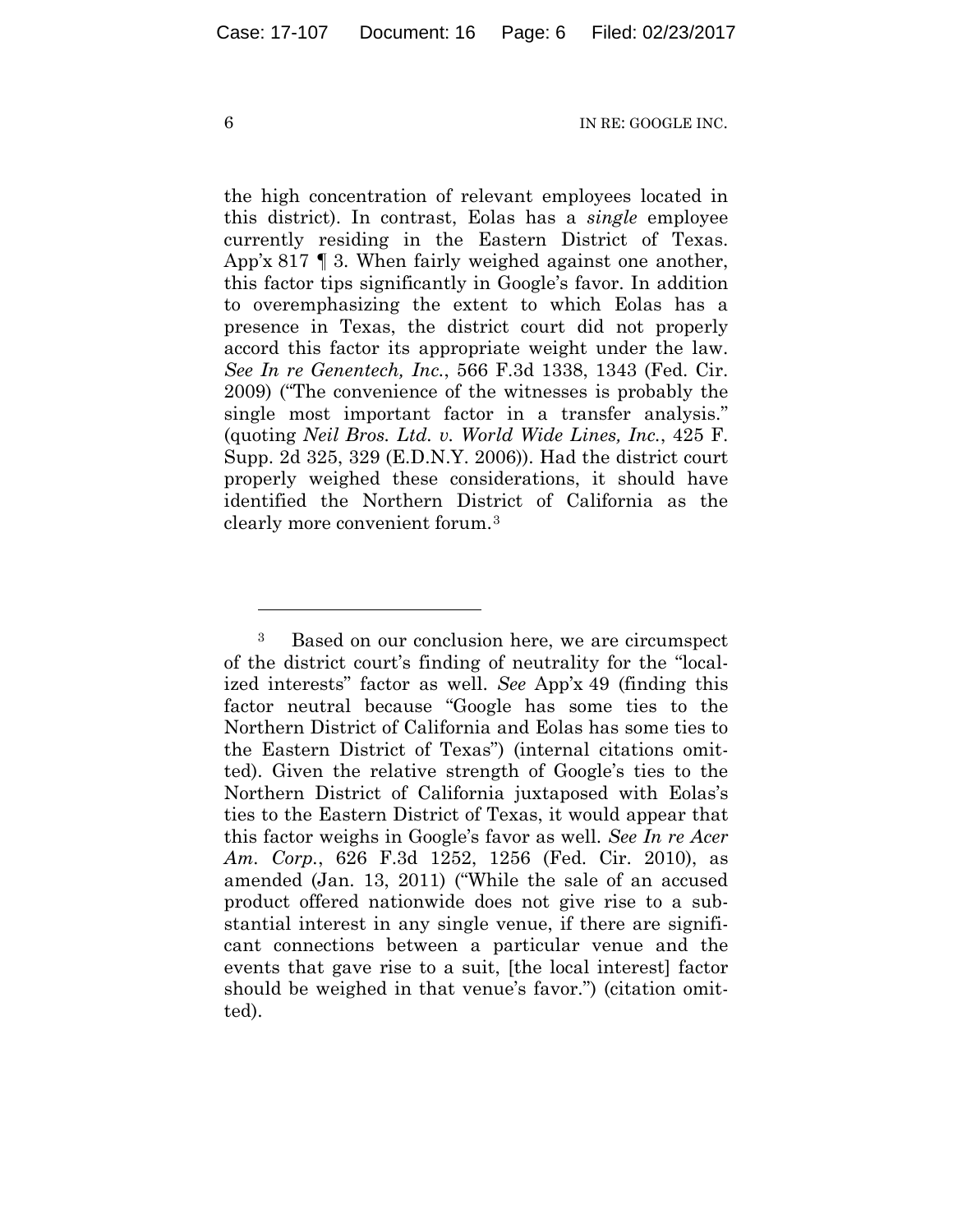Of course, we recognize that the mandamus standard does not give us license to substitute our own judgment for that of a district court. To the contrary, we must accord it substantial deference under this exacting standard. *See In re Barnes & Noble, Inc.*, 743 F.3d 1381, 1383 (Fed. Cir. 2014). Even providing the district court the substantial deference that it is due, we observe that it is improper for a district court to weigh the judicial economy factor in a plaintiff's favor solely based on the existence of multiple co-pending suits, while the remaining defendants have similar transfer motions pending seeking transfer to a common transferee district. This is particularly important here where the district court concluded that only one factor slightly favored transfer and that the remaining factors were neutral. To hold otherwise, we would be effectively inoculating a plaintiff against convenience transfer under § 1404(a) simply because it filed related suits against multiple defendants in the transferor district. This is not the law under the Fifth Circuit.

For the foregoing reasons, it was a clear abuse of discretion for the district court to conclude that the Northern District of California is not clearly the more convenient forum. We therefore grant Google's requested relief and instruct the district court to transfer the case to the Northern District of California.

Accordingly,

IT IS ORDERED THAT:

The petition is granted.

FOR THE COURT

/s/ Peter R. Marksteiner Peter R. Marksteiner Clerk of Court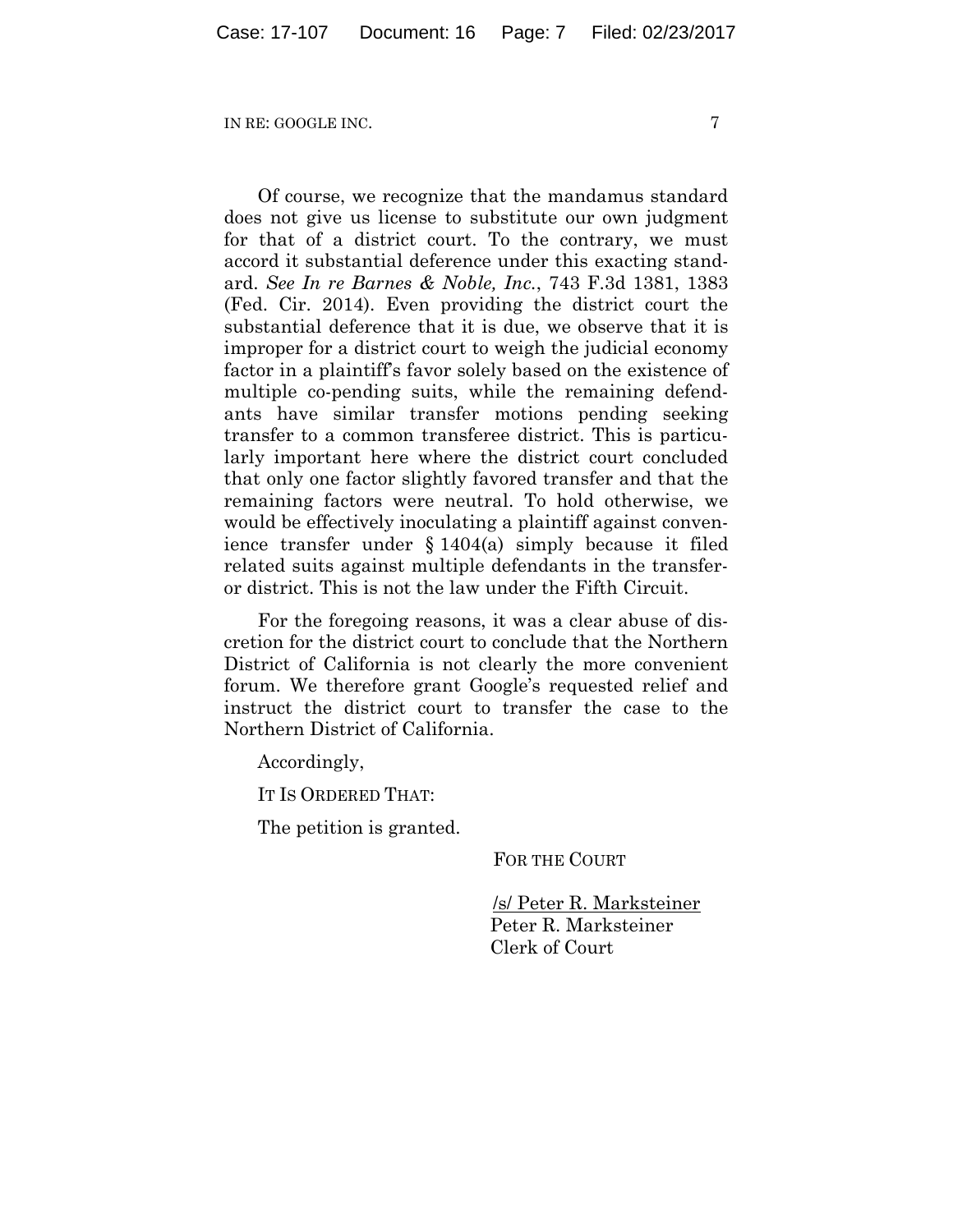## United States Court of Appeals for the Federal Circuit

**In re: GOOGLE INC.,** *Petitioner*

**\_\_\_\_\_\_\_\_\_\_\_\_\_\_\_\_\_\_\_\_\_\_**

**\_\_\_\_\_\_\_\_\_\_\_\_\_\_\_\_\_\_\_\_\_\_**

2017-107 **\_\_\_\_\_\_\_\_\_\_\_\_\_\_\_\_\_\_\_\_\_\_**

On Petition for Writ of Mandamus to the United States District Court for the Eastern District of Texas in 6:15-cv-01039-RWS, Judge Robert Schroeder III.

**\_\_\_\_\_\_\_\_\_\_\_\_\_\_\_\_\_\_\_\_\_\_**

LINN, *Circuit Judge*, dissenting.

Because the district court fully considered all of the relevant factors in assessing the merits of Google's motion and because it is not our place on mandamus to reweigh those factors anew, I respectfully dissent.

Eolas and Google are no strangers. Eolas previously sued Google in the Eastern District of Texas over patents related to U.S. Patent No. 9,195,507 ("the '507 patent"). Google's motion to transfer that case was denied, as was its petition for a writ of mandamus challenging that denial. *In re Google*, 412 F. App'x 295 (Fed. Cir. 2011). In 2013, Google also filed a declaratory judgment action in the Northern District of California concerning Eolas patents related to the '507 patent, which resulted in a stipulated dismissal after the court granted Eolas's motion to dismiss its infringement counterclaims.

On November 24, 2015, Eolas filed the instant case against Google in the Eastern District of Texas, alleging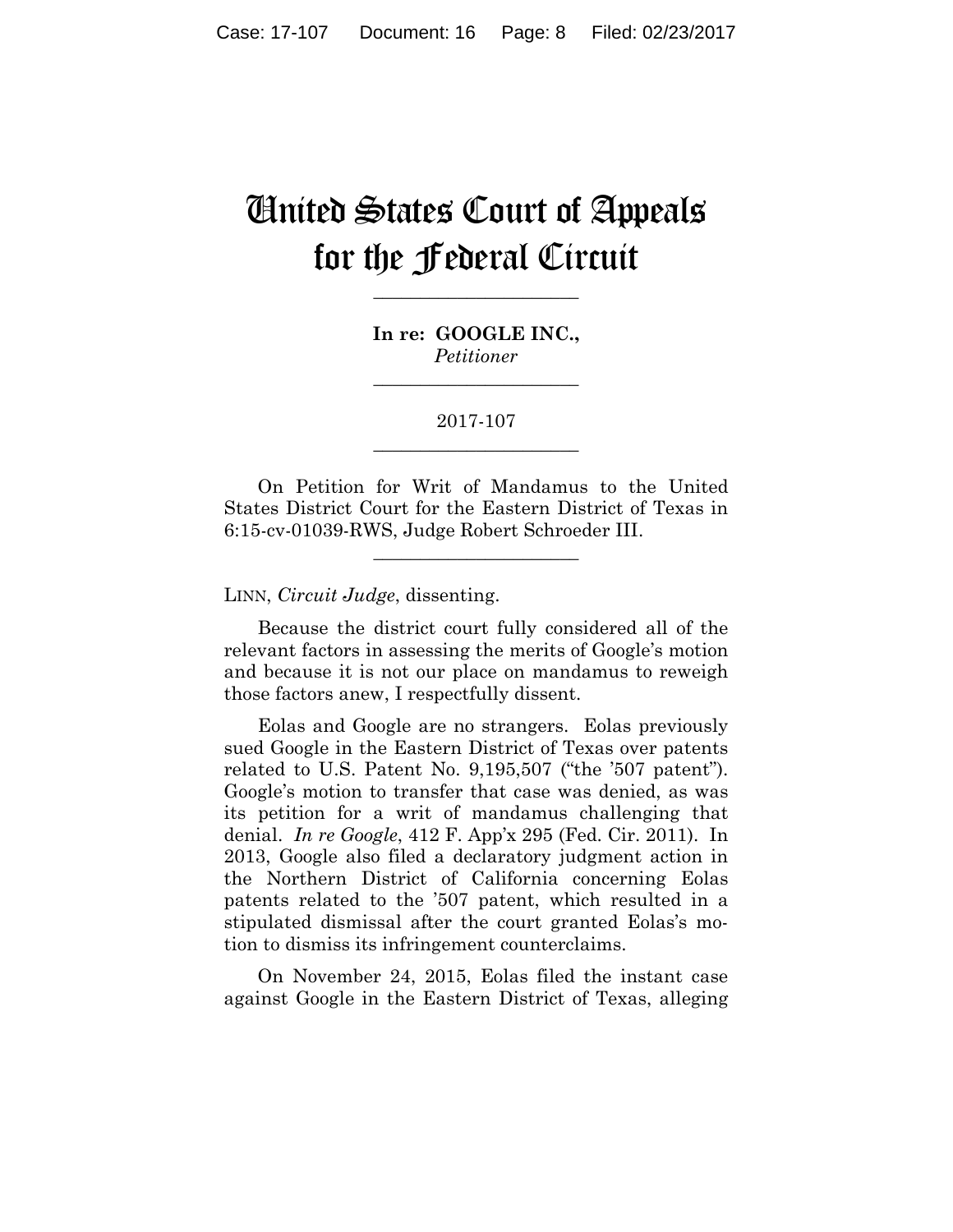infringement of the '507 patent. On the same day, Eolas filed two separate actions in the Eastern District of Texas against Walmart Stores, Inc. *et al.*, and Amazon.com, Inc. also alleging infringement of the '507 patent. All of the defendants moved to transfer their respective cases to the Northern District of California. The defendants did not argue that their respective cases were filed in the "wrong" forum under 28 U.S.C. § 1406(a); they instead filed motion under 28 U.S.C. § 1404(a), which does not presuppose that the transferor forum is "wrong," but provides for transfer "[f]or the convenience of the parties and witnesses, in the interest of justice." *See Atl. Marine Const. v. U.S. Dist. Ct. for the W. Dist. Of Texas*, 134 S. Ct. 568, 579 (2013) (explaining distinction).

In separate opinions decided on different days, the district court denied all three motions. In doing so, the district court analyzed the facts and circumstances of each individual case under the relevant factors and concluded that none of the requests for transfer had merit. As to Google, the district court found that the relative ease of access to sources of proof "slightly" favored transfer. However, the court found that the judicial economy that would result from keeping this case together with the co-pending cases against Walmart and Amazon weighed against transfer. The district court found the other factors to be neutral. On balance, the court found that Google had not met its burden of showing that the Northern District of California was clearly more convenient.

Applying Fifth Circuit law in cases from district courts in that circuit, this court has granted writs of mandamus to correct denials of transfer that were clear abuses of discretion under governing legal standards. *See In re Microsoft Corp.,* 630 F.3d 1361 (Fed.Cir.2011)*; In re Nintendo, Ltd.,* 589 F.3d 1194 (Fed.Cir.2009); *In re Genentech Inc.,* 566 F.3d 1338 (Fed.Cir.2009); *In re TS Tech USA Corp*., 551 F.3d 1315 (Fed.Cir.2008); *accord Mallard v. U.S. Dist. Court for the S. Dist. of Iowa*, 490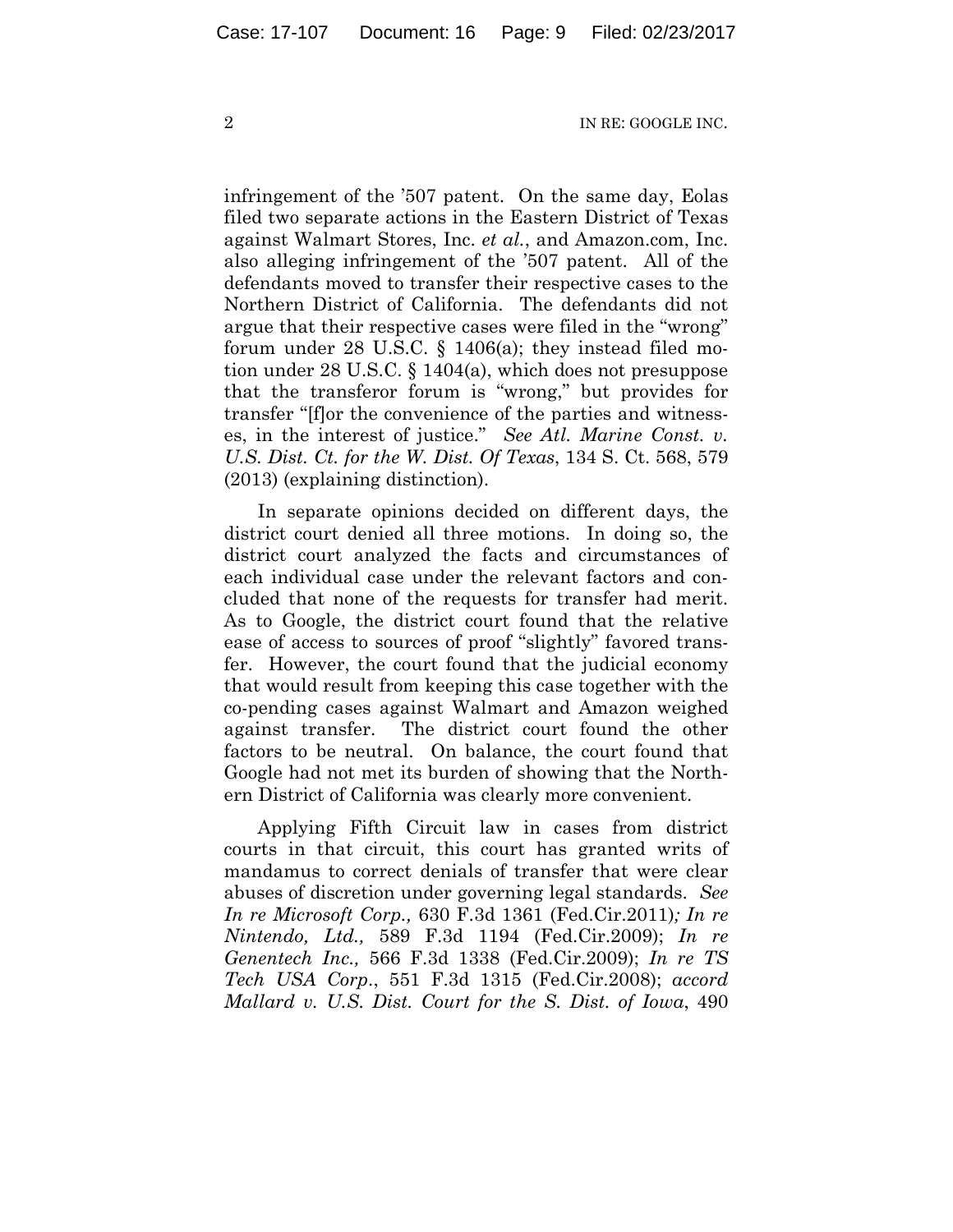U.S. 296, 309 (1989). But "[t]hat standard is an exacting one, requiring the petitioner to establish that the district court's decision amounted to a failure to meaningfully consider the merits of the transfer motion." *In re Barnes & Noble, Inc.*, 743 F.3d 1381, 1383 (Fed. Cir. 2014).

The majority holds that the district court erred in resolving the "other practical considerations" factor in Eolas's favor. The majority suggests that the seriatim denial of the separately filed motions for transfer enabled the district court to deny the later decided motions based in part on the denial of the earlier decided motions. As stated by the majority, this rationale, if sustained, would mean that "the mere co-pendency of related suits in a particular district would automatically tip the balance in non-movant's favor regardless of the existence of copending transfer motions and their underlying merits." Majority opinion at 4. But the district court's decision was not based merely on the co-pendency of related suits or on the adoption of any automatic rule favoring the nonmovant in such suits. Here, the district court fully evaluated the merits of each transfer motion and separately considered all of the relevant factors, not merely the other practical considerations factor, in concluding that transfer was not warranted for any of the defendants.

While the majority is quick to criticize the district court for adopting what the majority considers an automatic rule that would tip the balance in the non-movant's favor whenever multiple defendants move for transfer, the majority's holding suggests an equally problematic rule that would automatically discount the other practical considerations factor in these kinds of cases. The bottom line is that there is no place for any sort of automatic rule favoring or disfavoring transfer of cases involving multiple defendants. Instead, the merits of any motions filed must be evaluated individually and collectively, including the other practical considerations factor as it relates to the overall facts and circumstances presented. That is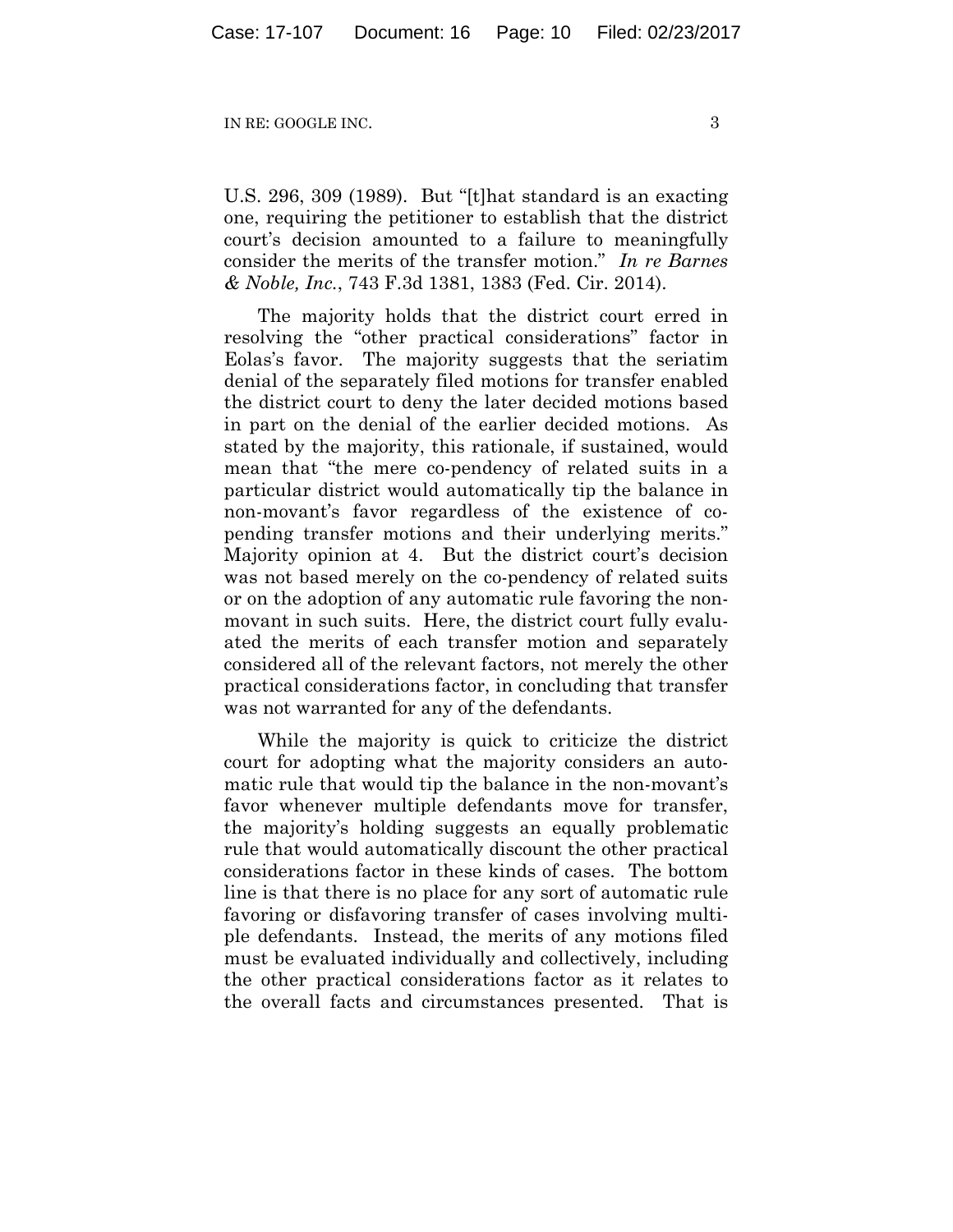precisely what the district court did in this case. *See In re Canrig Drilling Tech., Ltd.*, 2015 WL 10936672, at \*1 (Fed. Cir. Aug. 7, 2015) (finding no abuse of discretion in denial of transfer and denying mandamus when there were three complaints filed on the same day alleged infringement of the same patent). It is also apparent that on this record, even if all three of the motions to transfer were decided simultaneously, the result would have been the same.

Google also argues and the majority holds that the evidence "overwhelmingly supports a conclusion that [the "location and sources of proof" factor] weighs strongly in Google's favor and that the district court committed clear error in weighing this factor only slightly in Google's favor. Majority opinion at 5–6. The majority supports its conclusion by noting that the vast majority of Google employees reside in the Northern District of California, while Eolas has only one employee in the Eastern District of Texas. But the district court considered that evidence along with other evidence showing that certain non-party witnesses expressly stated that they were willing to attend trial in the Eastern District of Texas and that some potential evidence and witnesses were located in the Eastern District of Texas.

As even the majority has recognized, "the mandamus standard does not give us license to substitute our own judgment for that of a district court. To the contrary, we must accord it substantial deference under this exacting standard." Majority opinion at 7. In this case, the majority would give the convenience factors more consideration and would discount potential judicial economy from copending litigations. The majority does not dispute, however, that the district court considered all of the relevant factors. At best, the majority believes the district court should have weighed these factors differently. Such reweighing, however, is not the task before the court on mandamus review.